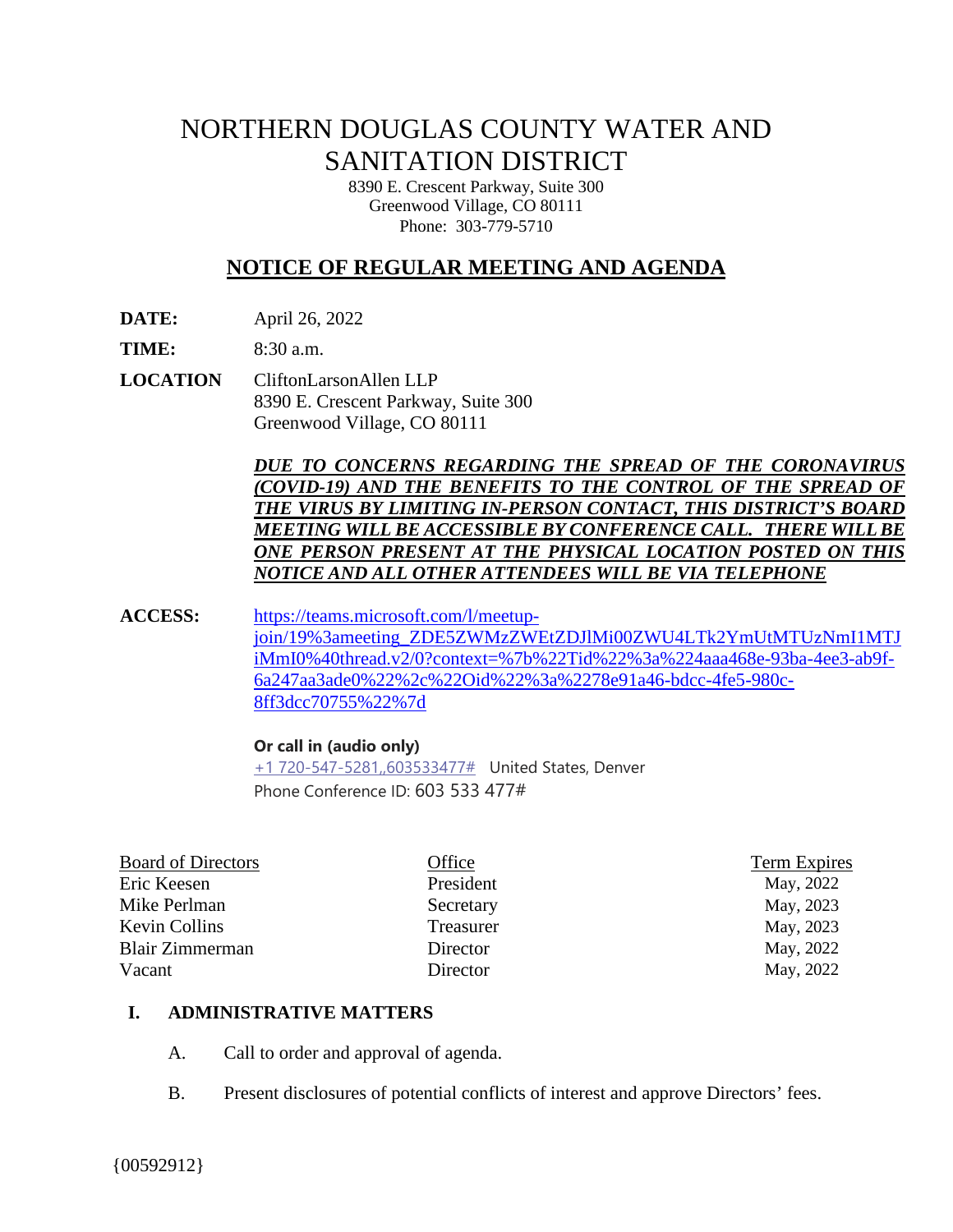- C. Confirm quorum, location of meeting and posting of meeting notices.
- D. Public Comment.

Members of the public may express their views to the Board on matters that affect the District that are otherwise not on the agenda. Comments will be limited to three (3) minutes per person.

E. Review and consider approval of minutes from the March 22, 2022 regular Board meeting and March 31, 2022 continued regular meeting (enclosures).

#### **II. FINANCIAL MATTERS**

- A. Review, ratify and approval of claims (enclosure).
- B. Review and consider acceptance of March 31, 2022 Unaudited Financial Statements (enclosure).
- C. Other.

#### **III. MANAGER MATTERS**

- A. ORC Update.
- B. Other.

# **IV. LEGAL MATTERS**

- A. Memorandum of Understanding with CWSD regarding Turf Conversion Program application review (enclosure).
- B. Resolution Regarding Adoption of Turf Conversion Program (enclosure).
- C. Other.

# **V. ENGINEER MATTERS**

- A. Engineering Information Reports (enclosure).
- B. Discuss status of installation of new meters.
- C. Other.

# **VI. DIRECTOR MATTERS**

A. Confirm quorum for May 24, 2022 regular Board meeting.

# **VII. OTHER BUSINESS**

A. Other.

{00592912} 2